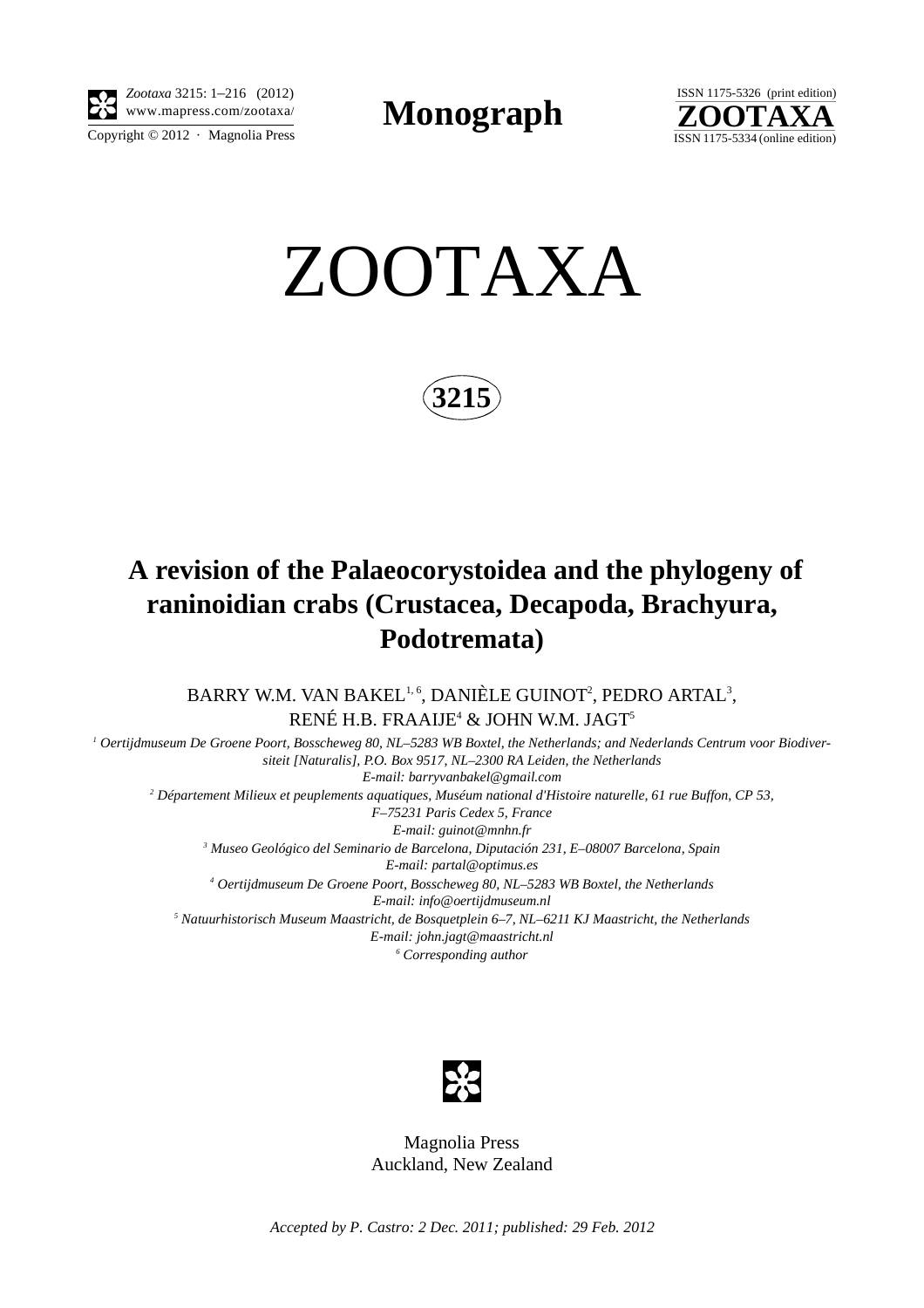BARRY W.M. VAN BAKEL, DANIÈLE GUINOT, PEDRO ARTAL, RENÉ H.B. FRAAIJE & JOHN W.M. JAGT **A revision of the Palaeocorystoidea and the phylogeny of raninoidian crabs (Crustacea, Decapoda, Brachyura, Podotremata)** (*Zootaxa* 3215)

216 pp.; 30 cm.

29 Feb. 2012

ISBN 978-1-86977-873-6 (paperback)

ISBN 978-1-86977-874-3 (Online edition)

FIRST PUBLISHED IN 2012 BY Magnolia Press P.O. Box 41-383 Auckland 1346 New Zealand e-mail: zootaxa@mapress.com http://www.mapress.com/zootaxa/

© 2012 Magnolia Press

All rights reserved.

No part of this publication may be reproduced, stored, transmitted or disseminated, in any form, or by any means, without prior written permission from the publisher, to whom all requests to reproduce copyright material should be directed in writing.

This authorization does not extend to any other kind of copying, by any means, in any form, and for any purpose other than private research use.

ISSN 1175-5326 (Print edition) ISSN 1175-5334 (Online edition)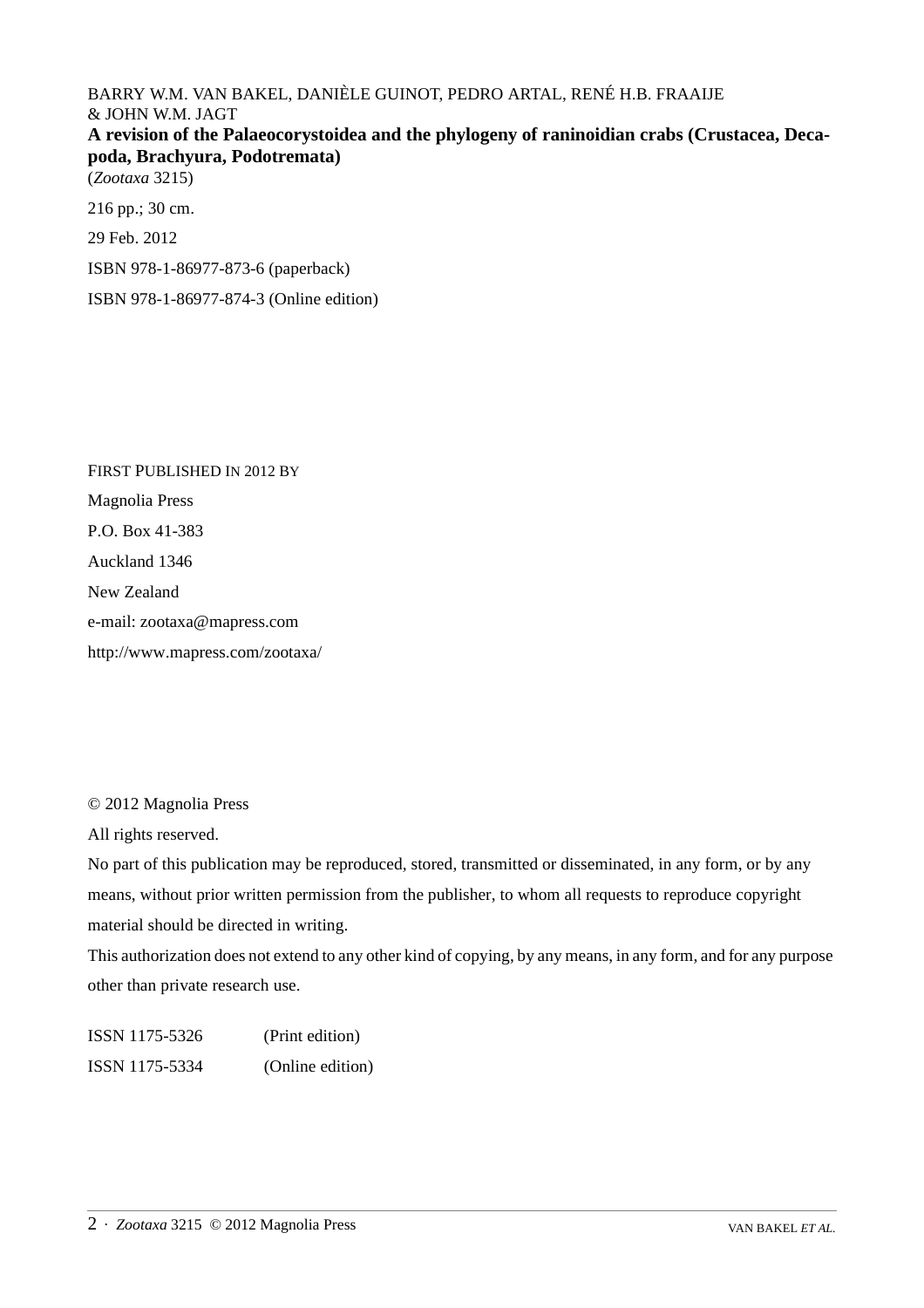## **Table of contents**